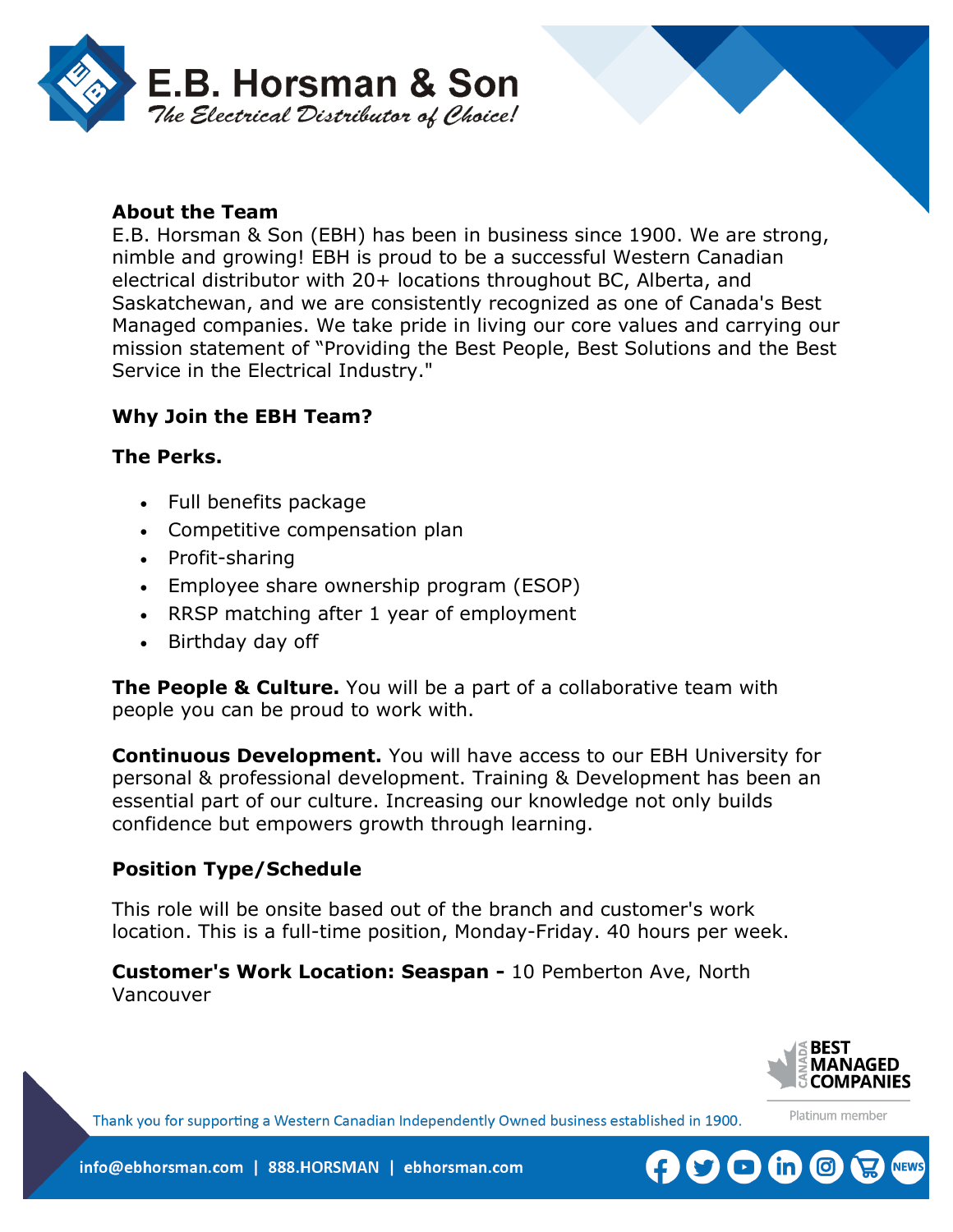

# **About the role**

This **Material Handler** role focuses on Vendor Management Inventory based out of our customer's location in **North Vancouver**. This role is responsible for shipping, receiving, and moving products safely and efficiently while maintaining an organized and tidy warehouse and stock environment. They provide support to the customer and sales staff regarding the product, order quantity, availability, and location of stock. The Vendor Managed Inventory Material Handler will become familiar with our customer's organization, product needs, processes, and procedures. They will analyze historical sales data and gain knowledge to forecast daily inventory needs. This is a unique and new role where you will be working alongside our valued customer who is known for coastal marine transportation, ship docking/ship escort, ship repair and shipbuilding services in Western North America.

#### **What are the Key Accountabilities?**

- **You lead by example.** A safety-first attitude and valuing safety every day.
- **You are an effective communicator.** The key to success is demonstrating strong verbal and written communication skills within a collaborative team environment.
- **You show resilience.** You are a solution-orientated individual.
- **You are a motivated individual and a strong team player.** You have the ability to work independently and in a team, environment which is essential to our success.
- **You bring a desire to provide excellent customer service**. We take pride in providing the best product, the best solution, and the best service with the best people for our customers.
- **You can handle a physically challenging environment.** Working in a fast pace environment and the ability to lift up to 50 lbs.



Platinum member

Thank you for supporting a Western Canadian Independently Owned business established in 1900.

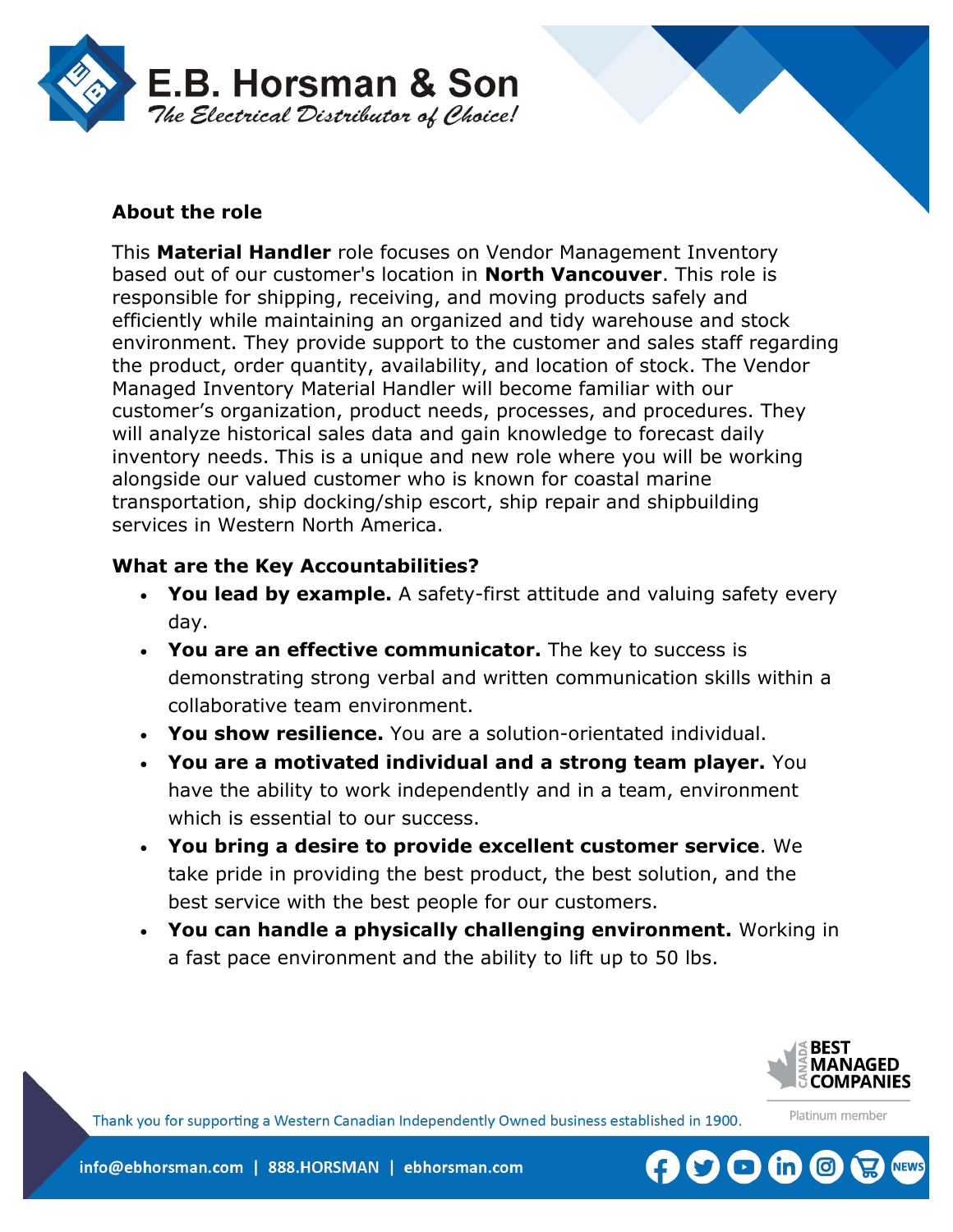

• **You are a continuous learner.** Previous warehouse experience is an asset, however, we onsite training to utilize our innovative technology and equipment.

# **What You Bring To This Role?**

- 1-2 years equivalent experience in warehouse operations, including shipping/receiving, or inventory replenishment or customer service is an asset
- High school Diploma, GED or equivalent level of education
- Computer literacy with the ability to learn new software programs
- Vendor Management Inventory (VMI) Experience preferred, including RF Scanning and WH Management Systems (Latitude)
- Microsoft Office Suite knowledge is an asset
- Supply chain and process improvement experience preferred
- Possess strong mathematical skills
- Strong communication skills, both verbal and written
- Forklift license is an asset
- Possess strong data entry skills, including both speed and accuracy
- Superior organizational skills, high-level attention to detail is critical
- High regard for safety, quality, and adherence to protocols, policies, and procedures
- Electrical knowledge is an asset
- Conform to all customer requirements for background or criminal record checks, health and safety issues, security clearances, and medical checkups, as required
- Proven ability to build relationships and respect cultural diversity; ability to be inclusive, collaborative, and respectful
- Reliable transportation is required



Platinum member

Thank you for supporting a Western Canadian Independently Owned business established in 1900.